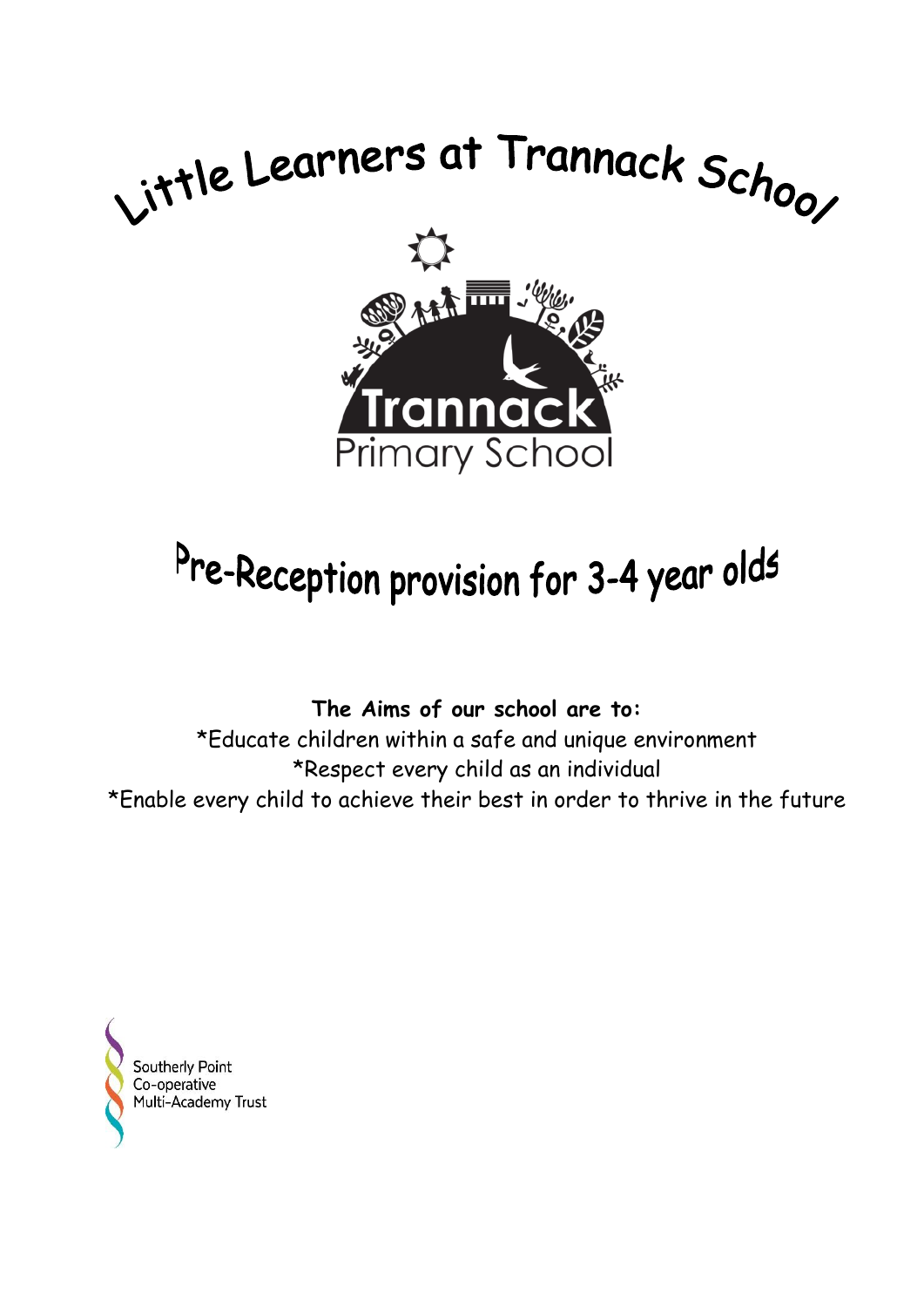## **Trannack Primary School**

*Part of Southerly Point Co-operative Multi-Academy Trust* Trannack School is small, rural school, 1 mile out of Helston. We currently have 70 pupils on role in 3 classes.

We are proud of the pupils' achievements, small class sizes, a strong community and unique grounds, with views across fields and out to the coast.





## **Little Learners**

Children, who are 4 years old on or after  $1<sup>st</sup>$  September, are welcome to join our Little Learners. We cater for 3-4 year olds Monday mornings from 9:00 to 12:00 and all day Tuesday and Wednesday from 9:00 to 15:30.





## **Early Years Funding**

At 3 years old your child is entitled to a minimum of 15 hours Early Years Funding which allows your child to access 15 hours of Little Learner sessions per week. You may be eligible for 30 hours funding in which case you can use your 30 hour code for up to 16 hours at Trannack. You may use your funding in more than one setting.

## **Fees**

If you have used your Early Years Funding in a separate setting, or if you have used all 15 hours and wish your child to attend more hours, the charge is £3:50 per hour, which is reviewed annually.

> **Admissions** Please contact the school direct.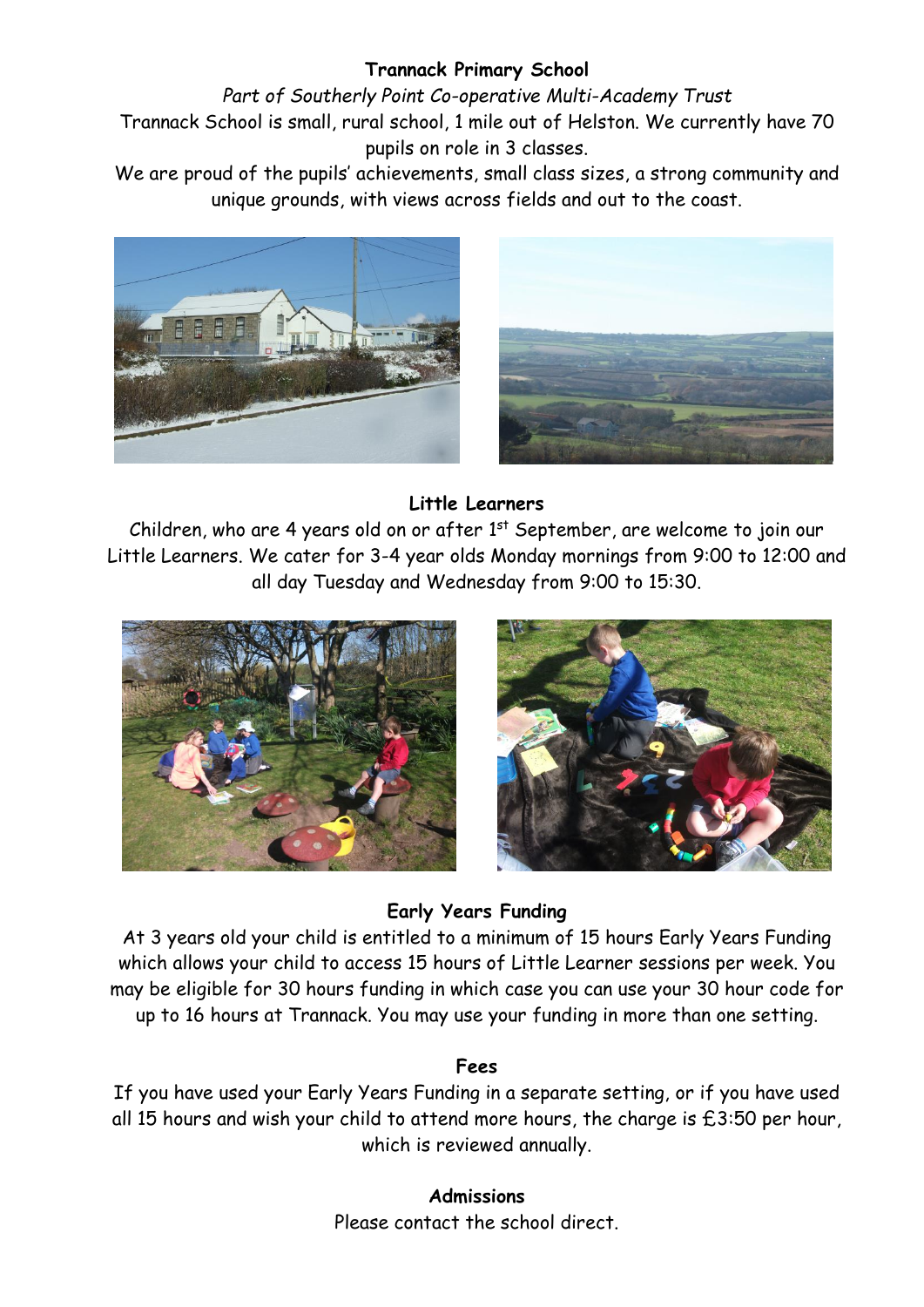

EYFS pupils have access to a rich learning environment to ensure activities cover all areas and characteristics of learning.



Little Learners join our Early Years and Foundation Stage (EYFS) and Year 1 classroom with a dedicated Learning Support Assistant with responsibility for Pre-Reception pupils. Ofsted identified good progress for children in EYFS and KS1 'due to well-planned and wellresourced activities which meet their needs'.



EYFS pupils also have continuous access to our secure, sheltered outdoor learning area. It is surrounded by our large playing field and quiet environmental area with trees, shrubs, wild flowers and wildlife.

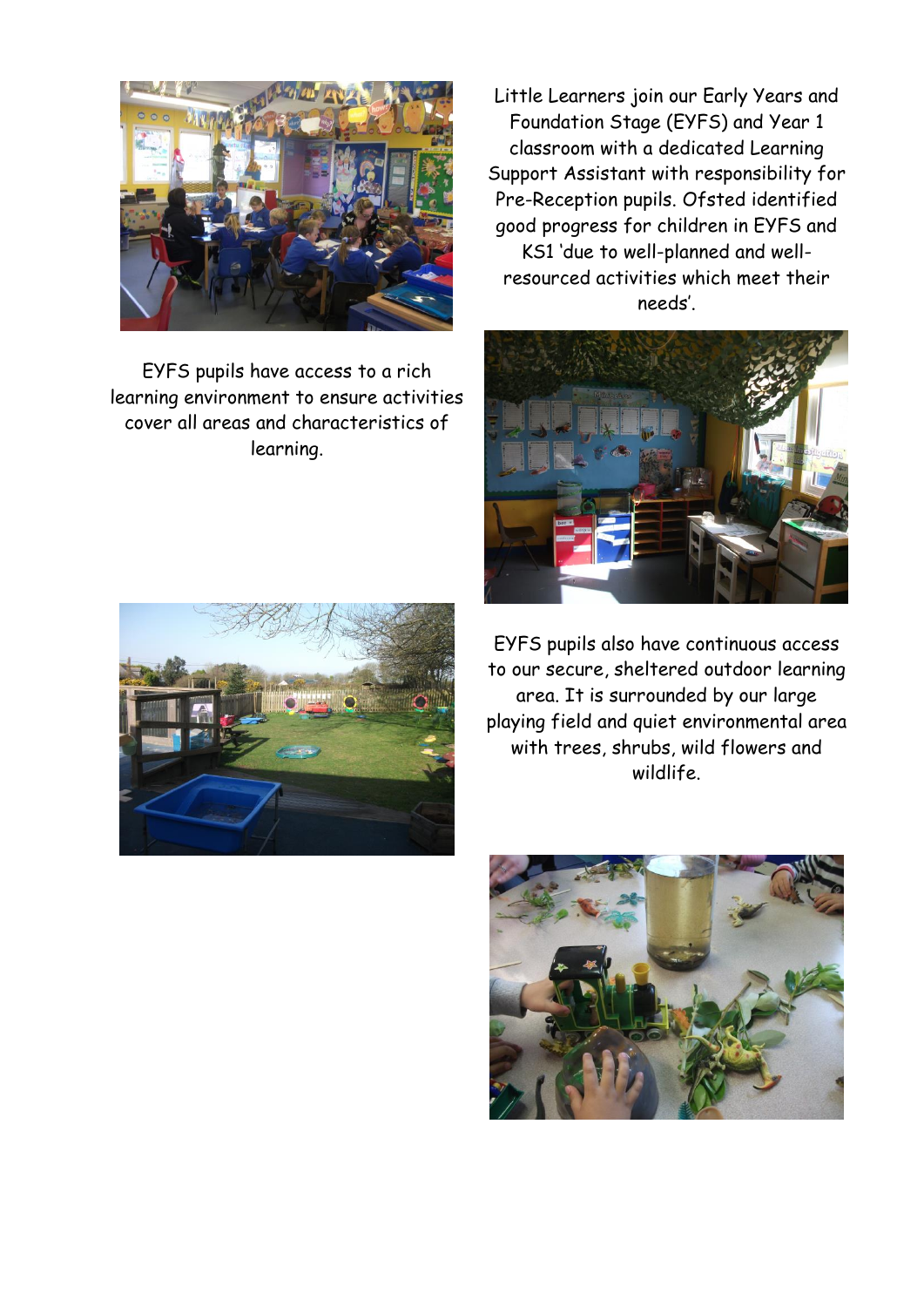## **Activities**

Early years learning concentrates on seven areas of learning. These are split between prime and specific areas of learning.

The prime areas of learning are:

- Communication and Language
- Physical Development
- Personal, Social and Emotional Development

The specific areas of learning are:

- Literacy
- Maths
- Understanding the World
- Expressive Arts and Design

There is also a focus on three characteristics of learning. These are:

- Playing and Exploring
- Active Learning
- Creating and Thinking Critically

Children participate in a range of activities which give them the opportunity to explore all areas and characteristics of learning both indoors and outdoors. Some activities will be adult led and others will be child initiated.

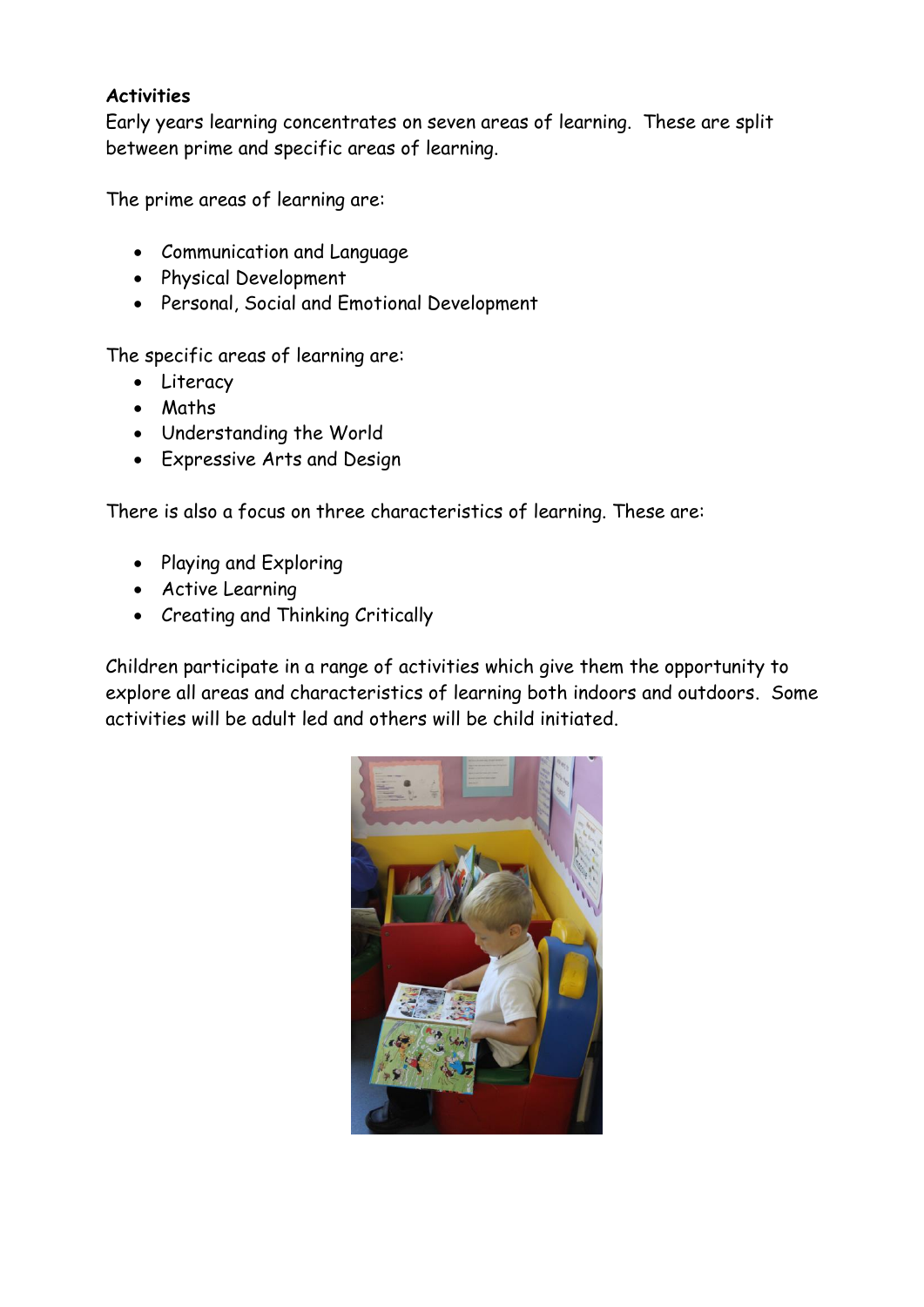## **Important Information**

#### **Children with Individual Needs**

At Little Learners we are keen to integrate children with individual needs, and to work with families and support agencies to make sure that we effectively meet the needs of every child.

## **Records and Learning Journeys**

We use observations of your child to chart their progress and note their interests to inform planning and next steps. These are collated into a Learning Journey, which we will share with you on a regular basis. You are encouraged to contribute to their learning journey and are most welcome to review this document at any time.

## **Dropping Off and Collection Procedures**

Children will be greeted personally every morning in the library in the main school building by the adult with responsibility for Little Learners. This allows time for children to make a transition from home to a school setting. All Little Learners are then escorted to the EYFS classroom where the class teacher will be ready to welcome them. Similarly children are escorted back to the library ready to be collected at home time.

Children will only be released to the adult listed on the consent form previously provided by you. Release to another adult may occur upon a written and signed request by you, or direct communication with the class teacher. Identification may be requested at any time.

## **School Uniform**

Our school uniform colour is royal blue. All pupils from Reception are required to wear uniform. Little Learners are welcome to wear uniform or may be dressed in suitable, clean clothes at the parent's discretion. School uniform with our logo can be ordered through F&F uniform service at f-f.com.

## **Protective Clothing**

Children are asked to have a pair of wellington boots in school at all times, as use of our outdoor area is encouraged for many activities. In cold weather, children are expected to wear a coat to school and may also bring a hat and gloves. All in one protective clothing is provided to help keep your child clean and dry during wet or messy activities but please do not send children to school in 'best' clothes in case of spoiling.

## **Change of Clothes**

Please ensure that your child has a change of clothes in a named bag which can be used if they get wet or become soiled.

## **Snacks.**

Each morning there is a scheduled snack time. Snacks are provided from home but as we are a healthy school, healthy snacks are encouraged.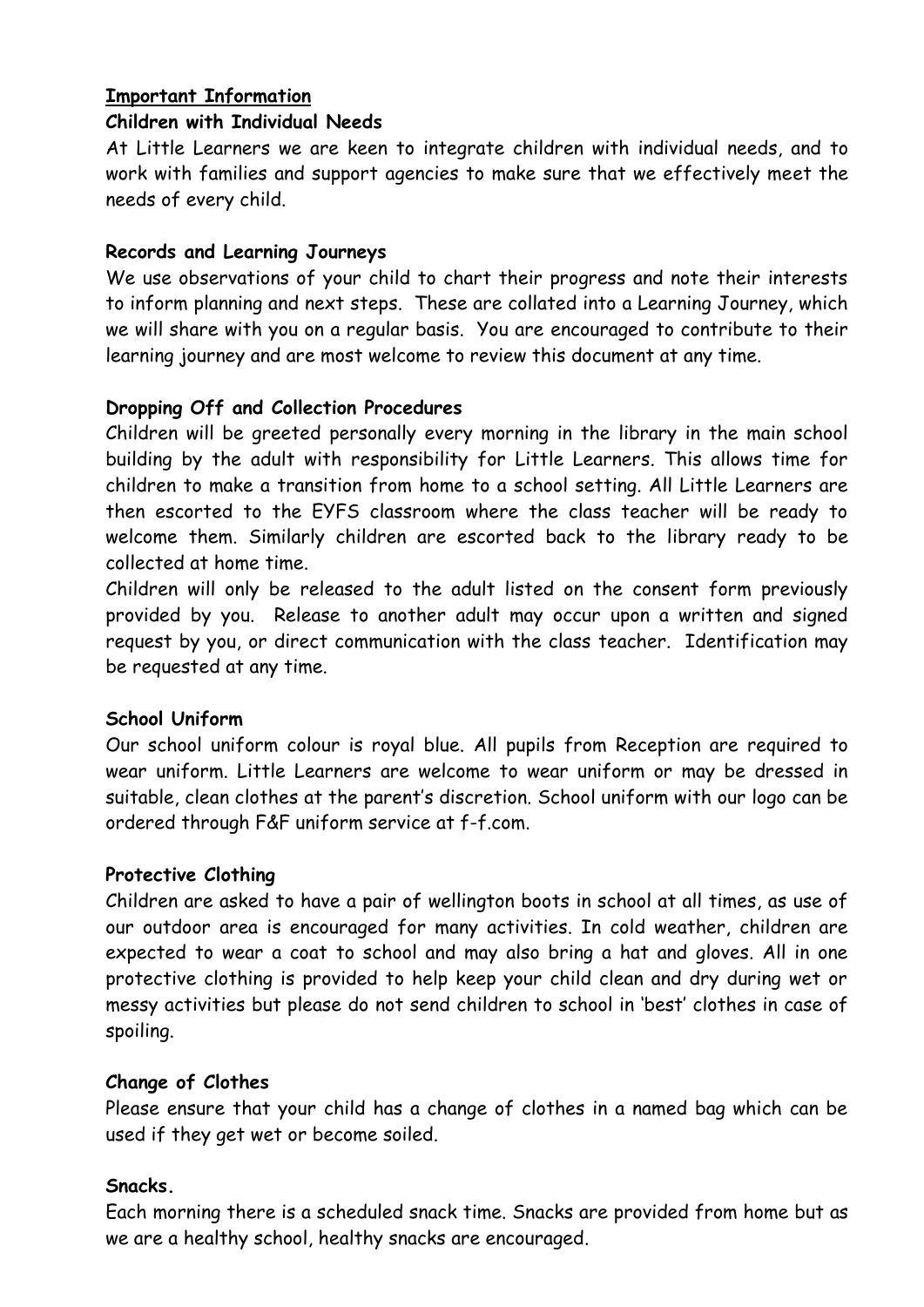## **Toys**

Please discourage your child from bringing in toys from home as it can cause distress if they get lost of damaged.

## **Care and Discipline**

Every child will be treated as an individual. A key person is allocated to each child, who will closely monitor your child's progress and welfare. The key person will be your first point of contact should you have any questions regarding your child. Our aim is to guide your child towards becoming responsible for their behaviour and actions. We achieve this through a positive approach and using the language of choices and virtues to acknowledge, guide and correct, explaining why the behaviour is wrong and demonstrating a better way to behave. We use lots of positive reinforcement and celebrate successes.

## **Health and Safety**

Health and safety is of the utmost importance, and the policy is available along with all other policies on our website.

## **Administering First Aid**

All staff are first aid trained. Accidents are logged at school and parents are informed at collection time. In the event of an emergency, parents will be contacted immediately.

## **Administering Medicine**

Medicine can only be administered to your child if it has been prescribed by a doctor. Parents are encouraged to administer medicine outside of session times, however, medicine administration forms are available from the office if parents require medicine to be administered to a child in school. Full details must be given in advance with a signed and dated request. Details required include name of medicine, dosage and times with any special instructions. All medicines are stored safely and must be collected at the end of the session.

## **Arrangements if your Child is Ill**

If your child becomes ill or distressed during a session at Little Learners we will endeavour to contact a parent so that early collection can be arranged. In the interest of other children and staff it is necessary to ask children who have suffered from sickness or diarrhoea to remain at home for 48 hours after the last incident.

## **Notifiable Diseases**

The school holds a policy on notifiable diseases (The Spotty Book) and if your child contracts any infectious illness you must inform us without delay and we will advise you as to when your child can attend Little Learners.